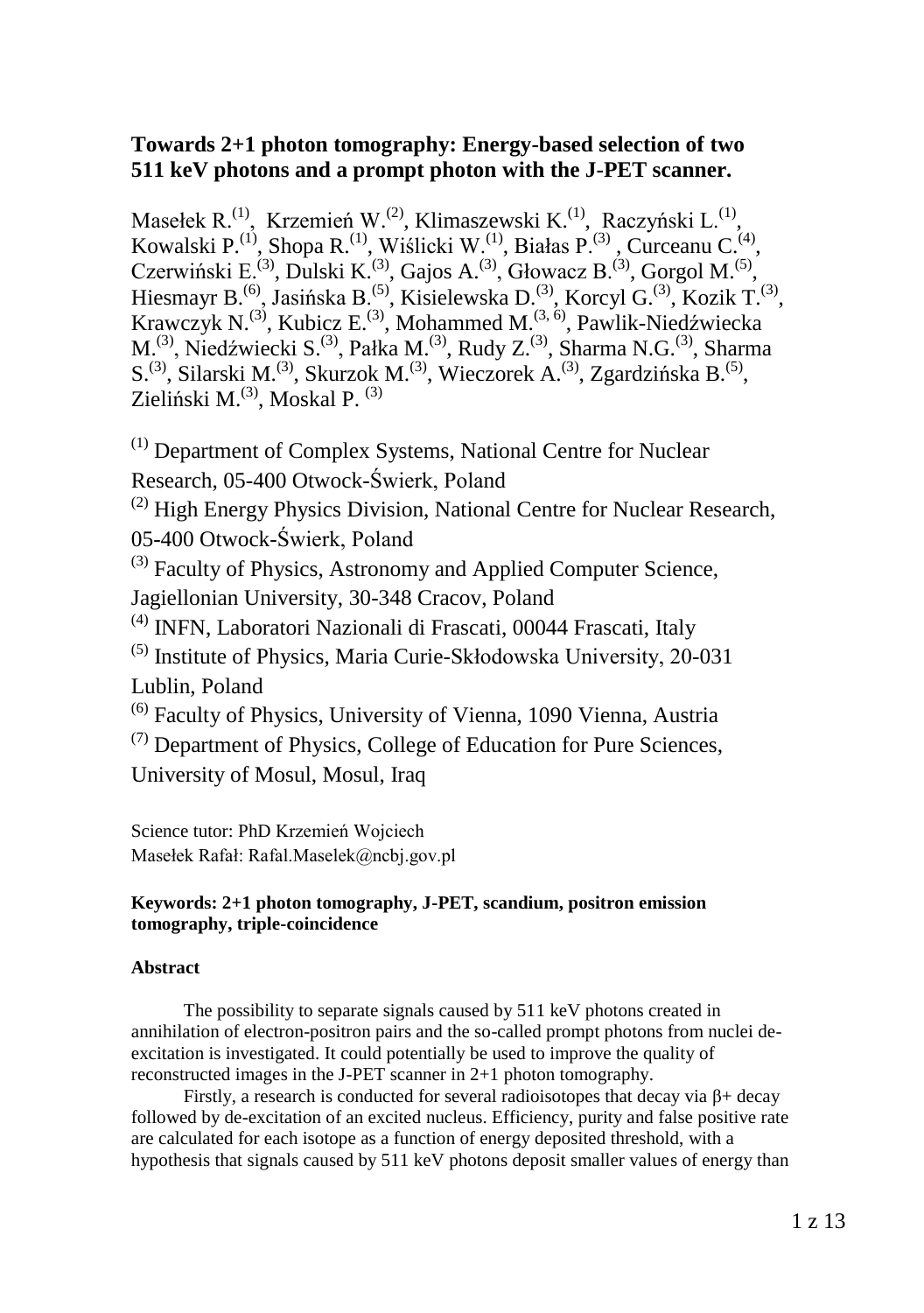the selected threshold, while prompt photons deposit larger energy than the threshold. Analysis of the results accompanied with physical properties of radioisotopes suggests using <sup>44</sup>Sc, which is the most promising candidate for medical applications.

With the use of GATE and J-POS simulation software, in-phantom scattering was introduced and the best energy deposited threshold value was estimated to be approximately 375 keV. It corresponds to almost 100% efficiency for 511 keV signals, 75% purity for 511 keV photons, and approximately 70% efficiency and purity for prompt photons.

#### **1. Introduction**

#### **1.1 Positron Emission Tomography (PET)**

Positron Emission Tomography (PET) is a well-established method of medical imaging, used mainly for cancer and many kinds of brain diseases diagnosis. A patient is given a pharmaceutical with selected radioactive isotopes attached. Compounds travel through patient's circulatory system and accumulate in organs, especially in kidneys and bladder. Due to the high metabolism of cancer cells, tracer often accumulates there, providing doctors with a tool for detecting diseases. Radioactive isotopes decay via the β+ process with the emission of positrons — electron's antiparticles. The positron annihilates with an electron from patient's body and their masses are transformed into two back-to-back emitted photons with 511 keV energy each.

Photons leave patient's body and are registered by the PET scanner. Positions and times of registered photons form the input set to reconstruct the map of the tracer activity, which is then used in the diagnosis. Radiologists seek for regions of abnormal emission, which are suspected to contain cancer cells or other malicious processes.

In the first stage of the data reconstruction, the registered signals are filtered according to several criteria to select the events coming from the two 511 keV photons e.g. by selecting pairs of signals within some time period. In the next step, the reconstructed positions of interaction with scintillators are established, and a *line of response (LOR)* is obtained — it is a straight line in space that connects points of interaction. The point of emission is located somewhere on a line of response. The modern PET scanners register not only the position and energy of photons, but also the time of detection in the scintillator. The position of the emission point can be determined more accurately by using the Time-of-Flight method, by measuring the difference in time of registering each of the two signals selected. In principle, if the emission point was located closer to one of the scintillator detectors, then one of the signals will be registered earlier. The closer the source was, the greater is the time interval between registration of two signals.

The registered data set will be contaminated with the events coming from other processes, most notably multiple scattering. There is a high probability that photons created in annihilation process will be scattered inside patient's body before reaching the detector. It may also happen that a photon after scattering in one of scintillator crystals will rescatter in another one. It leads to several misidentification cases:

• At least one of the photons will lose a vast amount of energy, so the algorithm will reject it, as originating from other process than electron-positron pair annihilation.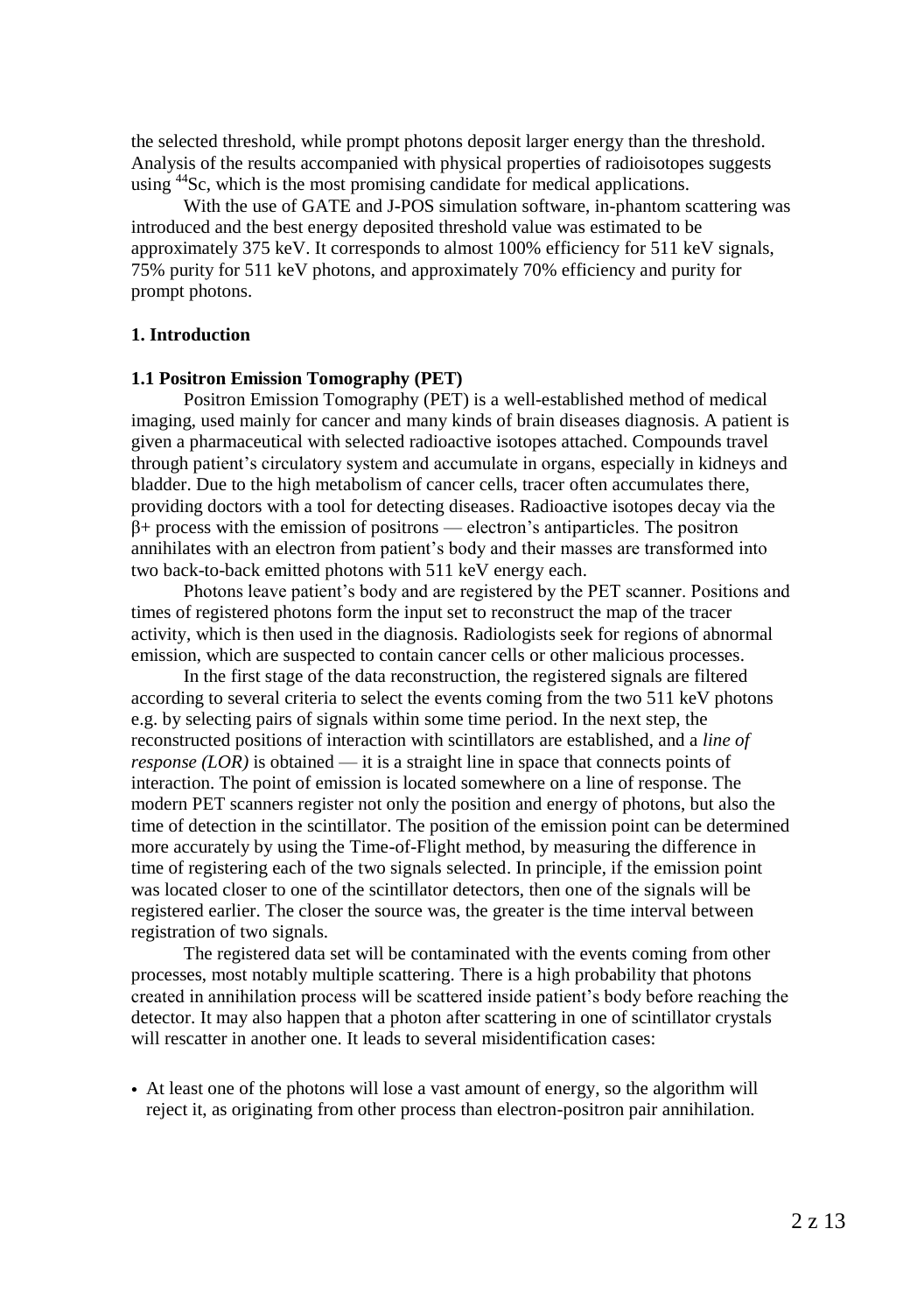- At least one of the photons will change its direction, so the line of response will not contain the emission point — in extreme cases the LOR can be located totally outside patient's body.
- One of the photons will not be registered by the detector.
- One of the photons will not be registered by the detector, but another photon (e.g. background originated) will fit into the time window, so an artificial event will be registered.
- One photon will scatter twice in different scintillators, and will be treated as two different signals.
- One of the photons will be correctly registered, however, the second one will scatter twice in scintillator crystals, but only the second scattering will be registered. One of the endpoints of the LOR will be wrong.

Besides of the situations listed above, there many other factors that need to be included when reconstructing an image out of a PET scan. New algorithms are still being developed to decrease the number of fake signals without loosing too much statistics.

#### **1.2 J-PET experiment**

The J-PET project aims at constructing a novel PET scanner based on plastic scintillators and the dedicated ultra-fast electronics (Moskal et al. 2014; Raczynski et al. 2017; Moskal et al. 2016). Plastic scintillators are much cheaper compared to crystals used in commercial PET scanners. In addition, plastic can be produced in larger blocks, which effectively allows to cover a large part of the patient's body during single measurement. The excellent timing accuracy of about 100 ps [\(http://koza.if.uj.edu.pl/pet/\)](http://koza.if.uj.edu.pl/pet/) permits to use the J-PET scanner also for fundamental studies e.g. discrete symmetries and quantum entanglement (Hiesmayr & Moskal 2017).

In addition to the above mentioned advantages, the J-PET scanner contains many novel improvements when compared to ordinary PET scanners. In typical PET scanners, scintillation crystals are located radially, creating rings that increase the size of the device and allow to measure only small area at once. Plastic scintillation strips of the J-PET scanner are located alongside patient's body. Not only it enables to scan a large body part at once, but also decreases the overall size of the scanner, which opens the possibility to put the J-PET scanner inside other imaging device, such as Magnetic Resonance Imaging scanner or Computer Tomography scanner. Due to the modular construction of the scanner, J-PET can be adjusted to fit into different types of external imaging devices, as well as be adapted for different purposes, for example performing PET scans of large animals. The excellent timing resolution of the J-PET scanner will be further improved by using the silicon multipliers (SIMP).

The current prototype built at the Jagiellonian University laboratory consists of three cylindrical layers of plastic scintillation strips, each with size 7x19x500 mm^3. The inner layer has radius of 425 mm and contains 48 strips, the second one has radius of 467.5 mm and 48 strips, and the outer layer has radius 575 mm and 96 strips. The photo of the prototype is visualized in (Fig.1.). The group at the Jagiellonian University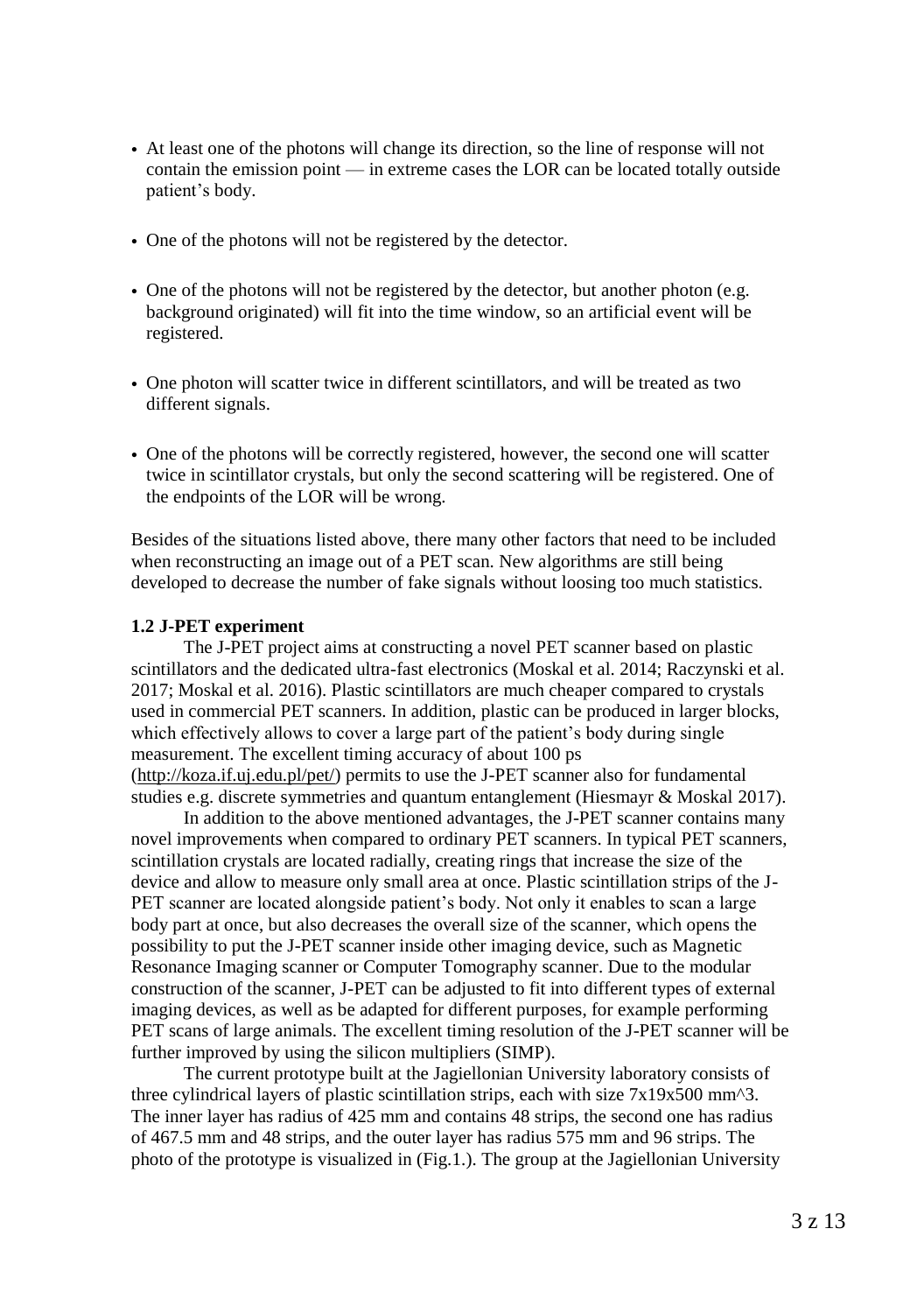is currently working on constructing a new version of prototype, which would be more compact and have faster electronics.



Fig. 1. The first full scale prototype of the J-PET scanner. Platic scintillation strips (black) are visible, as well as photomultiplier tubes (grey) (Niedzwiecki et al. 2017).

### **1.3 2+1 photon tomography**

In this study we evaluate the possibility and usefulness of using radioactive isotopes for which positron emission is accompanied by the emission of an additional photon from nucleus de-excitation, the so called *prompt photon.* For such radioisotopes  $β+$  decay can be represented in the following way:

$$
{}_{Z-1}^AY^* \rightarrow {}_{Z-1}^AY + \gamma_{prompt}
$$

where \* superscript denotes excited nucleus. Positron created in a  $\beta$ + decay annihilates with electron, and two back-to-back photons are emitted. The excited nucleus de-excites:

and a prompt photon is emitted. The energy of the prompt photon is specific for a given isotope. Some radioisotopes can emit prompt photons with one of a few energies, however, in this study only isotopes that emit only one type of prompt photons are taken into account.

In typical PET scanners the events with the registered prompt photons are discarded as unwanted background. In case of the J-PET scanner, the class of threephoton events with the registered prompt photon can be used to improve the image quality. It is based on a critical assumption: the emission of a prompt photons takes place in a short time after the electron-positron annihilation, and nearby. This allows us to treat both processes as a single event consisting of emission of two 511 keV back-to-back photons and a single prompt photon, with the given de-excitation energy, and an isotropic momentum distribution. The registration of three gamma quanta would allow to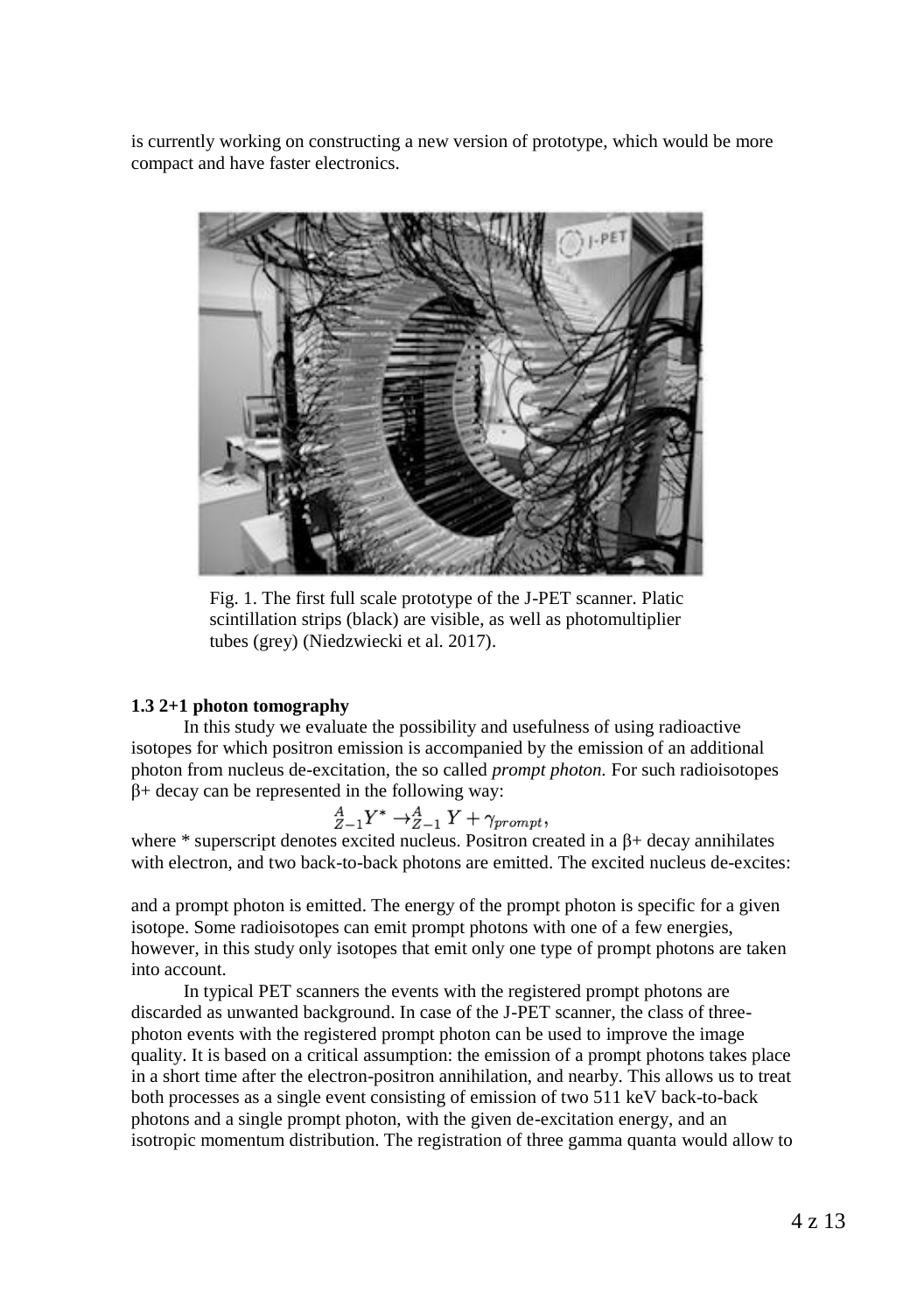further reduce the uncertainty of the emission point location, and leads to the drastic improvement in the image accuracy with respect to the two-photon tomography.

#### **2. Methods**

#### **2.1 Simulation framework**

All results presented in this study are obtained using a dedicated Monte Carlo simulation framework based on Cern Root 6, called *J-POS [\(https://github.com/JPETTomography/j-pet-ortho-simulations\)](https://github.com/JPETTomography/j-pet-ortho-simulations)*. It is optimized for fast simulations of photon production and Compton scattering. The latest version is capable of simulating:

- Single photon emission, with a specific energy, in one of isotropically distributed directions,
- 2-photon emission from positron-electron annihilations,
- 3-photon decays of o-Ps (ortho-positronium) systems,
- 2+1 photon events from beta decays accompanied by nucleus de-excitation. Simulations of radioisotopes, which emit prompt photons with different energies, are possible, however, in this study only those that emit prompt photons with single specific energy are considered.

Smearing of the deposited energy in scintillators, due to finite detectors' efficiency, is implemented using experimentally derived formula:

where E is the energy deposited by incident photon prior to scattering. The energy of the

$$
\rho(E) = Gauss(\mu = E, \ \sigma = 0.044\sqrt{E}),
$$

scattered photon is randomly generated using the above probability density function. The main source of the background in the PET examination comes from the events in which at least one of the photon is scattered already in the patient's body.

For the purpose of this study, we simulate a simple spherical phantom filled with water. Although, the J-POS simulation framework does not implement full phantom simulation, the change of energy of photons due to initial scattering was considered, assuming that a certain (constant) fraction of all detected photons undergo the scattering in the phantom. The fraction of scattering events is established using GATE simulation software package

#### **2.2. Aim of the study**

The study is conducted to check how efficiently the prompt de-excitation photon can be distinguished from 511 keV photons based only on the spectra of energy deposited in scintillation strips. Also, the influence of the background coming from the photons scattered in the human body is estimated. Four promising isotopes (Hernandez et al. 2014; Lang et al. 2014) listed in (Tab. 1.) are considered**.**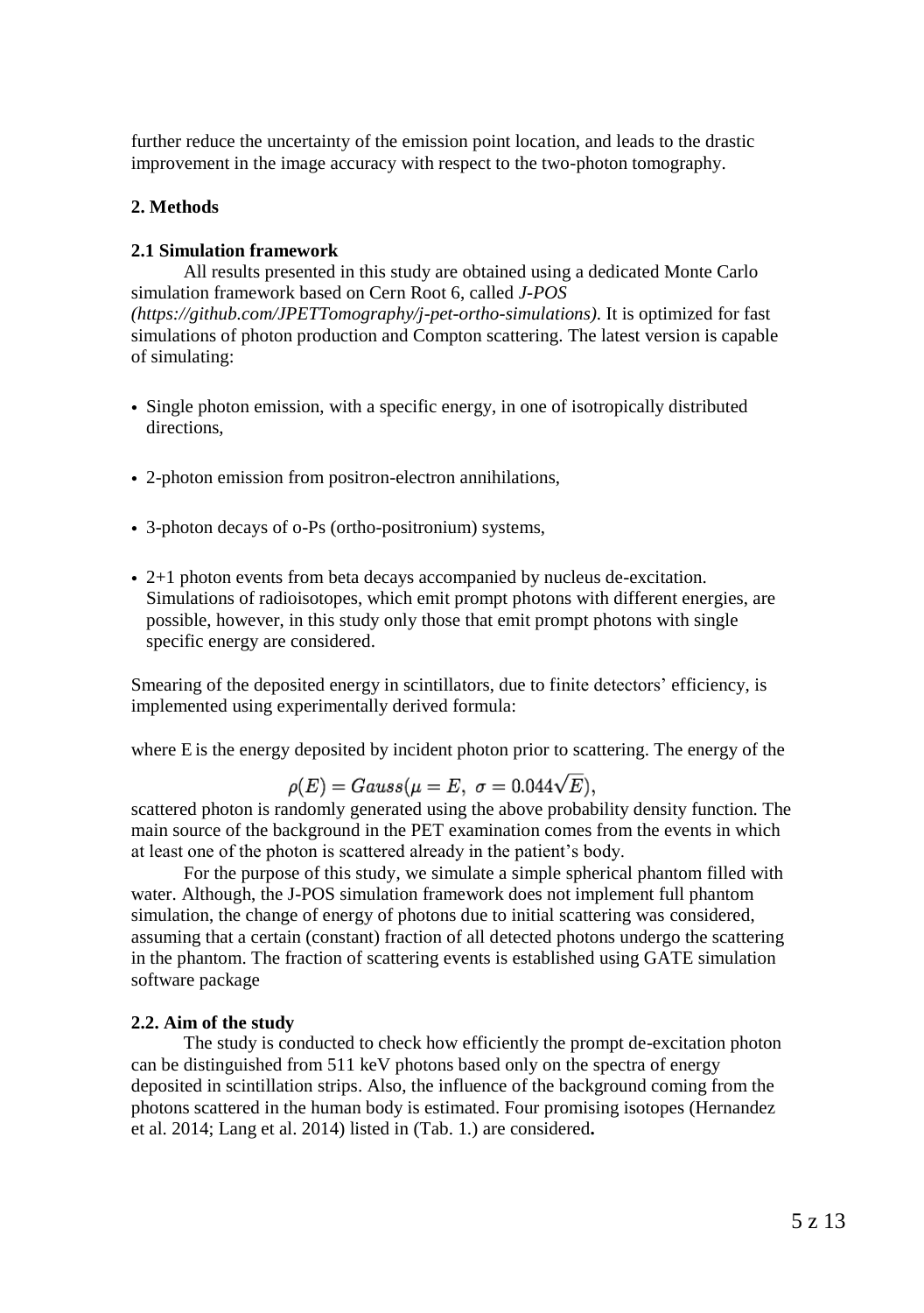| <b>Isotope</b>  | $T_{1/2}$ | <b>Energy of prompt photon</b><br>[keV] | <b>Prompt photon emission</b><br>probability [%] |
|-----------------|-----------|-----------------------------------------|--------------------------------------------------|
| 14 <sub>O</sub> | 71.0 s    | 2312                                    | 99.4                                             |
| $^{22}$ Na      | 2.60y     | 1275                                    | 99.9                                             |
| $44$ Sc         | 3.97 h    | 1157                                    | 100                                              |
| $^{68}$ Ga      | 67.8 m    | 1077                                    | 1.35                                             |

Tab. 1. Radioisotopes taken into account

If we propose the hypothesis that photons from both processes can be separated by using a single threshold on the deposited energy, then prompt photons are selected by having deposited an energy greater than the threshold, whereas 511 keV lower than the threshold. This suggests using a binary classification for both types of photons.

Tab. 2. Definition of True/False positive/negative terms using a binary classification.

|                  |                 | <b>REAL CONDITION</b> |                     |  |
|------------------|-----------------|-----------------------|---------------------|--|
|                  |                 | <b>POSITIVE</b>       | <b>NEGATIVE</b>     |  |
| <b>PREDICTED</b> | <b>POSITIVE</b> | True positive (TP)    | False positive (FP) |  |
| <b>CONDITION</b> | <b>NEGATIVE</b> | False negative (FN)   | True negative (TN)  |  |

For this purpose we define the following quantities:

a) True positive rate (TPR/sensitivity/efficiency) — probability of detection:

$$
TPR = \frac{TP}{TP+FN}
$$

b) Positive predictive value (PPV/purity) — precision rate:

$$
PPV = \frac{TP}{TP + FP}
$$

c) False positive rate (FPR) — false alarm rate:

$$
FPR = \frac{FP}{TN + FP}
$$

We show in the following sections how these quantities allow the separation between different processes.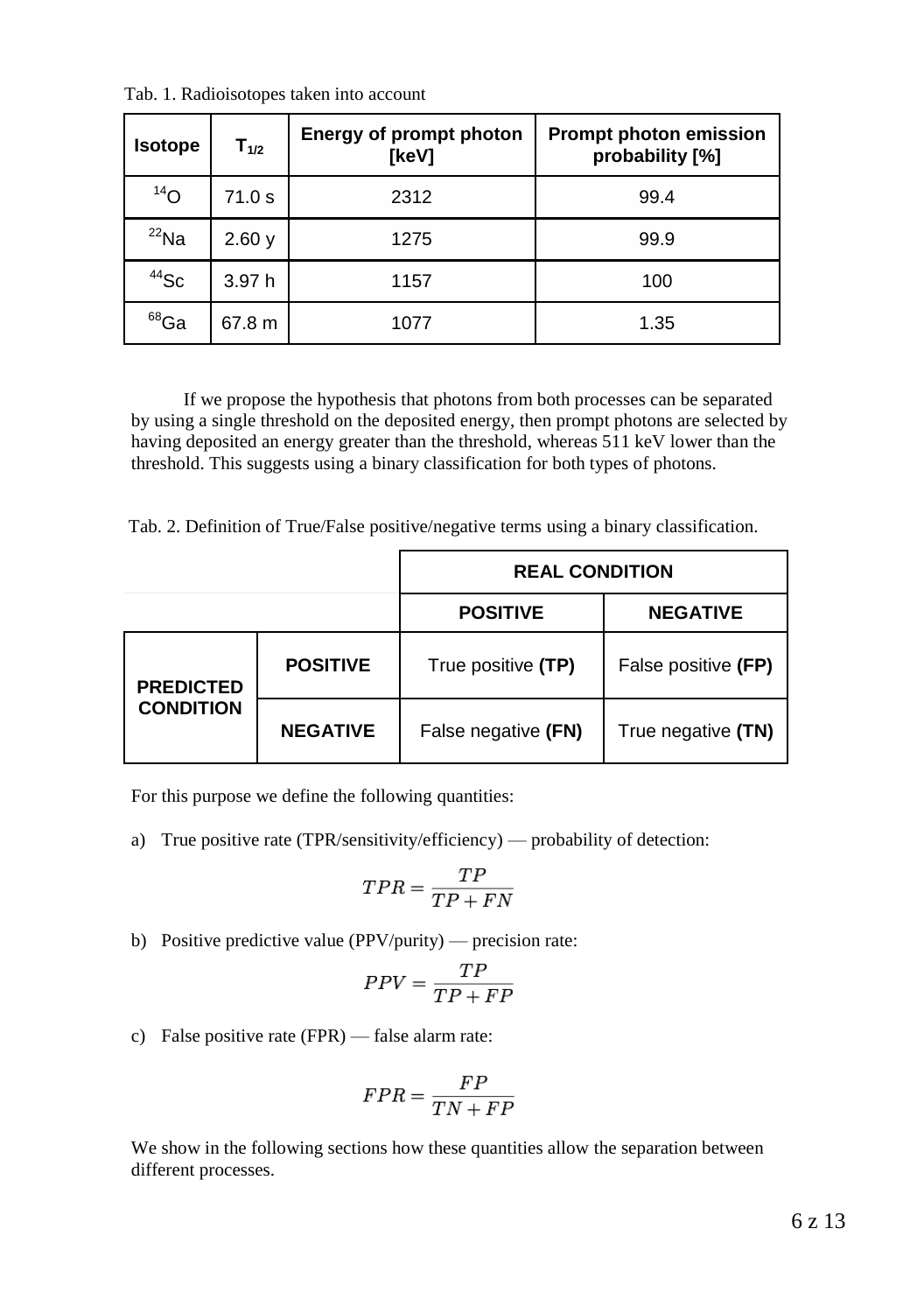#### **3. Results and discussion**

#### **3.1 Studies of deposited energy spectra of different radioisotopes**

The first step of analysis is to compare the deposited energy spectra for selected radioisotopes and to check the possibility to separate signals coming from 511 keV photons from those caused by prompt photons. The process of scattering inside patient's body was not considered. It can be clearly seen from (Fig. 2.) that providing a single threshold on the deposited energy can separate photons in such a way that almost all signals from 511 keV photons would have smaller values than the threshold energy, while the majority of signals from prompt photons would deposit energy greater than the threshold value.



Fig. 2. Spectra of the deposited energy of different radioisotopes. The spectrum of 511 keV is added as a reference. All spectra were smeared according to experimental derived formula and normalized such that the sum of all entries from 511 keV photons add up to one. Spectra for other isotopes were scaled to match the probabilities of prompt photon emission, listed in (Tab. 1.).

To find the optimal value of threshold and to compare different isotopes, two types of plots were plotted in (Fig. 3-6.): purity and efficiency for both types of photons as a function of the energy of threshold, and the so-called ROC (Receiver Operating Characteristics) curve, defined as efficiency vs fall-out value. ROC curves are useful in statistical data analyses. The points that are close to upper left corner of the ROC plot correspond to the best classification (high efficiency and small fall-out).

It can be seen from the ROC plots in (Fig. 3.) that the best separation can be obtained for  $14$ O radioisotope. For  $68\overline{G}$ a one can obtain, by taking the value of threshold around 425 keV, very good purity for both prompt and 511 keV photons, with almost 100% efficiency for 511 keV photons and an acceptable loss of efficiency for prompts. Results for  ${}^{44}$ Sc and  ${}^{22}$ Na are similar, but not as good as for  ${}^{14}$ O and  ${}^{68}$ Ga.

Unfortunately, the probability of prompt photon emission for  $^{68}Ga$  is very small (c.a. 1%), which makes it non-applicable for 2+1 photon tomography. Similarly, short half-life time for  $^{14}O(71s)$  discards it. Out of the two isotopes left,  $^{44}Sc$  is more suitable for medical use due to half-life time of approximately 4h, compared to over 2 years for  $^{22}$ Na.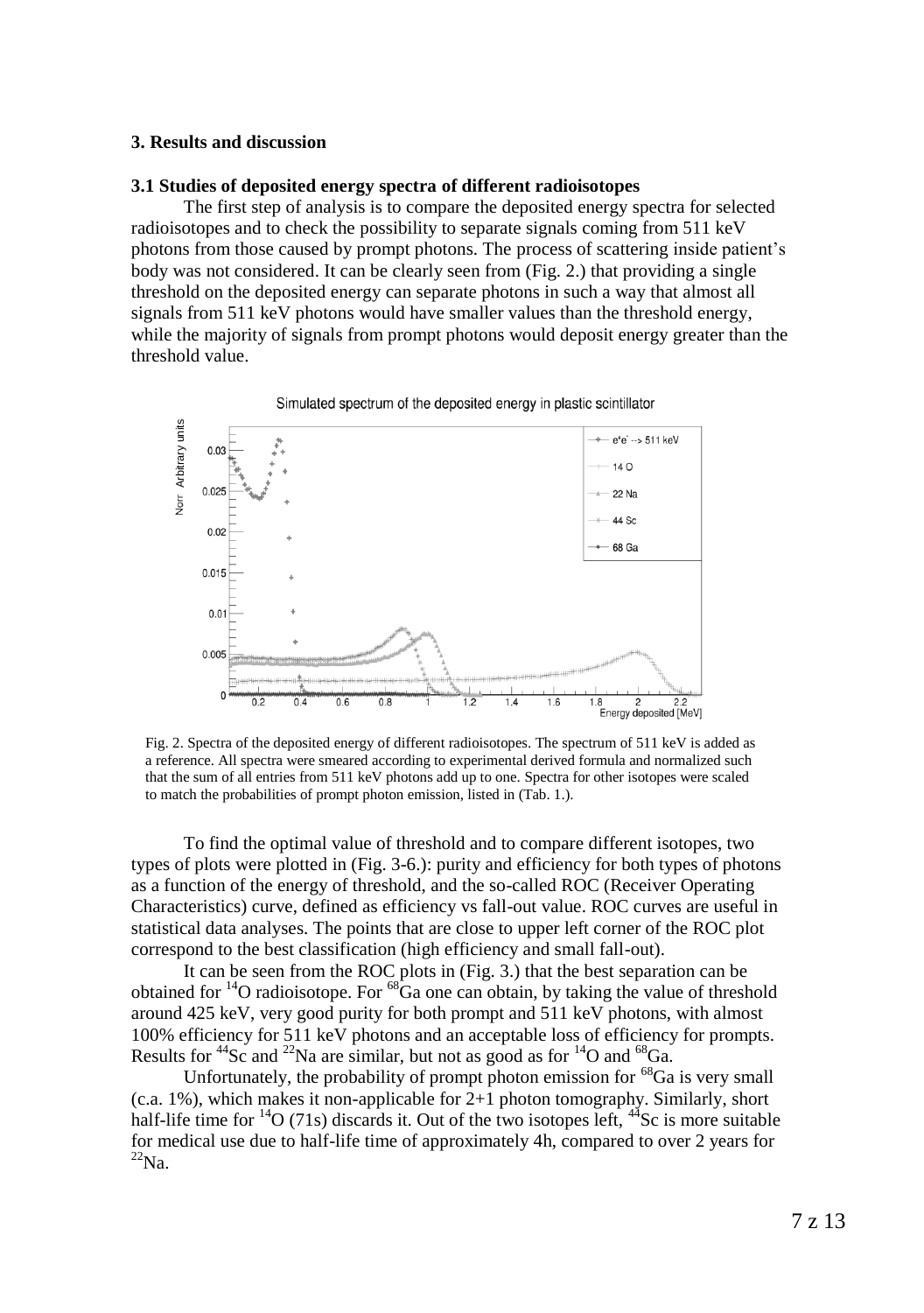

Fig. 3. Efficiency and purity as a function of deposited energy threshold value (left) and ROC curves (right) for  $^{14}$ O.



Efficiency and purity for 511 keV and prompt photons, <sup>22</sup>Na

Fig. 4. Efficiency and purity as a function of deposited energy threshold value (left) and ROC curves (right) for  $^{22}$ Na.



Fig. 5. Efficiency and purity as a function of deposited energy threshold value (left) and ROC curves (right) for  $^{44}$ Sc.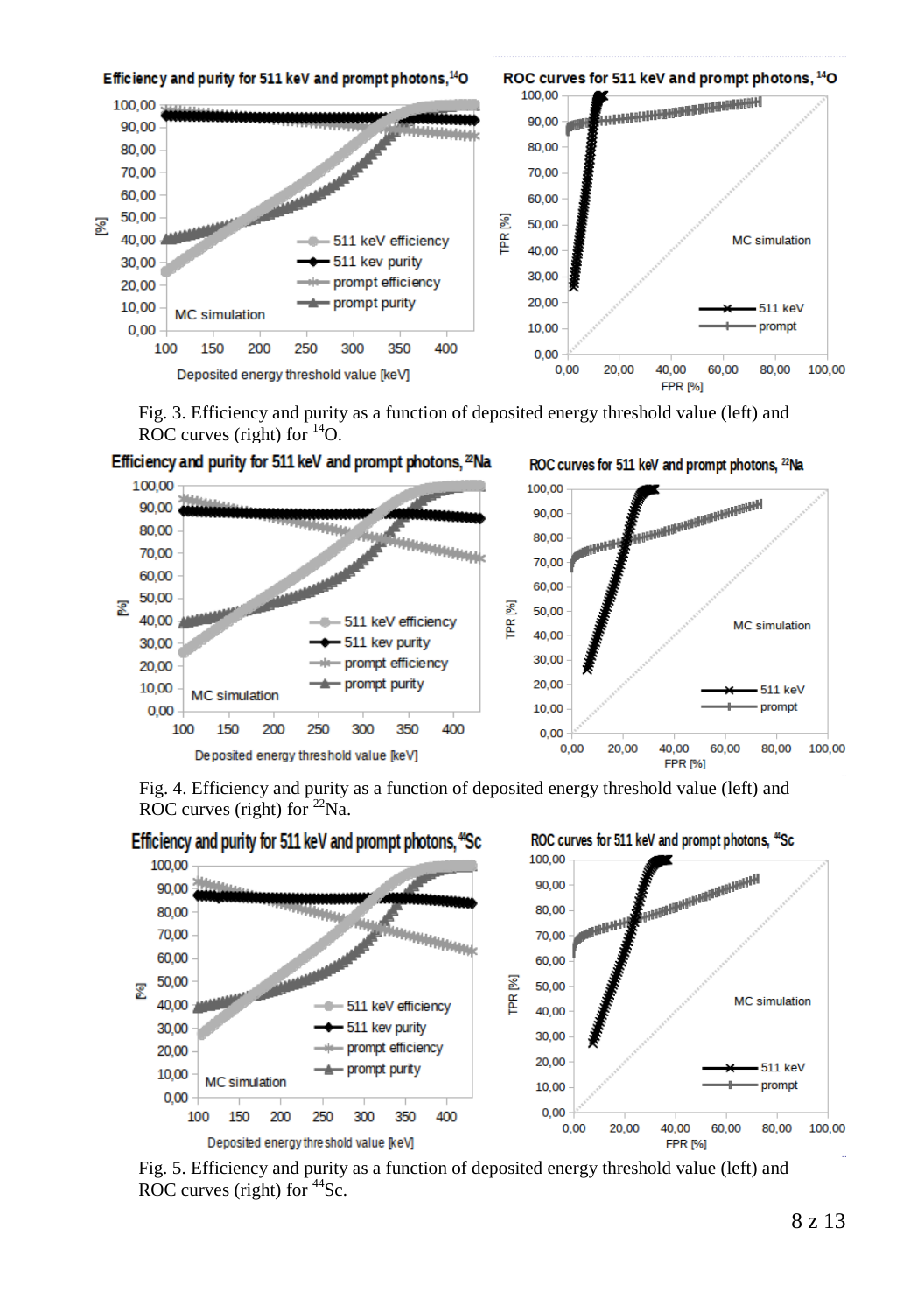

Fig. 6. Efficiency and purity as a function of deposited energy threshold value (left) and ROC curves (right) for <sup>68</sup>Ga. The efficiency for 511 keV signals is almost 100%, because of the very low emission probability of prompt photon for  $^{68}Ga$ , resulting in low number of prompt photons compared to the number of photons created in annihilation processes.

Among the four radioisotopes, the performed studies show that  $44$ Sc is the most promising candidate for the medical 2+1 photon tomography. The research presented in the following sections of this article is conducted only for  $44$ Sc radioisotope.

#### **3.2 Determination of the fraction of scattered events in the body phantom for <sup>44</sup>Sc**

In a realistic medical examination some fraction of photons, produced in electronpositron annihilation and nucleus de-excitation processes, is scattered inside patient's body. These photons cannot be used to reconstruct the location of the emission point, and create an unwanted background. In this study a rough approximation of such background is made, by adding to signal spectra of 511 keV and prompt photons after a single Compton scattering process. These spectra are weighted using ratios of numbers of in-phantom scattered photons to all registered. Ratios were obtained using Gate simulation software [\(http://www.opengatecollaboration.org\)](http://www.opengatecollaboration.org/) for ball-shaped water-based phantom, for four different radii. The results are presented in (Fig. 7.) together with theoretical formula for linear absorption, given by:

$$
ratio = 1 - e^{-\mu z}
$$

One can see from (Fig. 7. left part) that ratios obtained using GATE simulations have greater values than theoretical predictions, however, the general characteristic of both distributions seems similar. Indeed, one can easily find, that results of the simulation follow the same formula, but with absorption factors scaled according to:

$$
\mu_{sim}=1.21\cdot\mu_{theory}
$$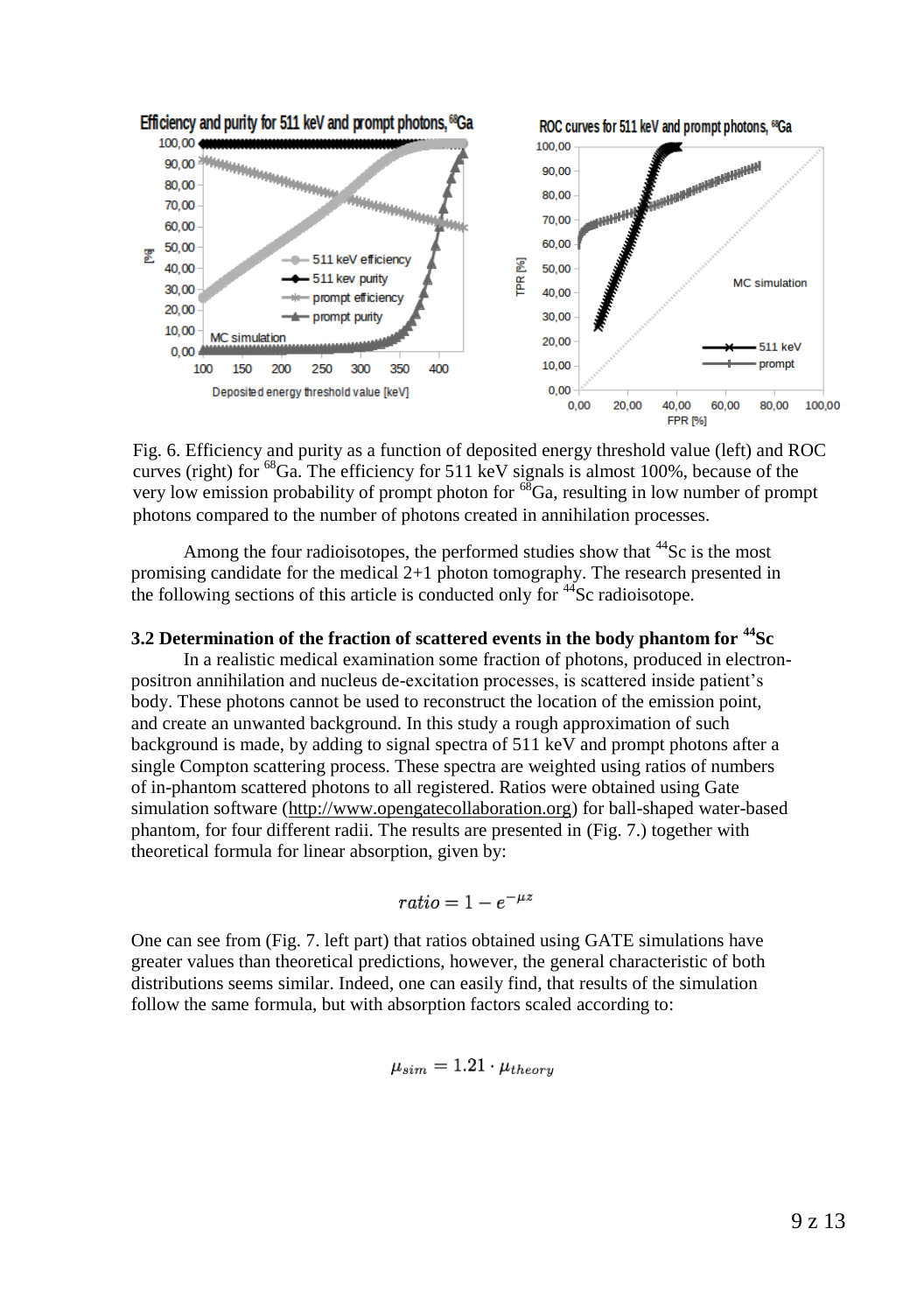One can see in (Fig. 7. Right part) that after scaling the theoretical absorption coefficient, simulated data match theoretical prediction perfectly.



Fig. 7. Ratios of numbers of in-phantom scattered photons to all registered for 511 keV and prompt photons for <sup>44</sup>Sc. Theoretical estimations for linear absorption process are also included. The right image presents curves for which absorption coefficients are scaled according to formula  $\mu_{sim} = 1.21 v_{theory}$ .

# **3.3 Deposited energy spectrum for <sup>44</sup>Sc with in-phantom scattering**

The spectrum of energy deposited for  $44$ Sc is presented in (Fig.8.) A background resulting from 511 keV is included, in addition to prompt photons that were initially scattered inside phantom with radius equal to 100 mm.



Simulated deposited energy for <sup>44</sup>Sc with phantom, r=100mm

Fig. 8. Energy deposited spectrum for 44Sc with phantom, with radius 100 mm. Constributions from 511 keV and 1157 keV photons are presented, both in-phantom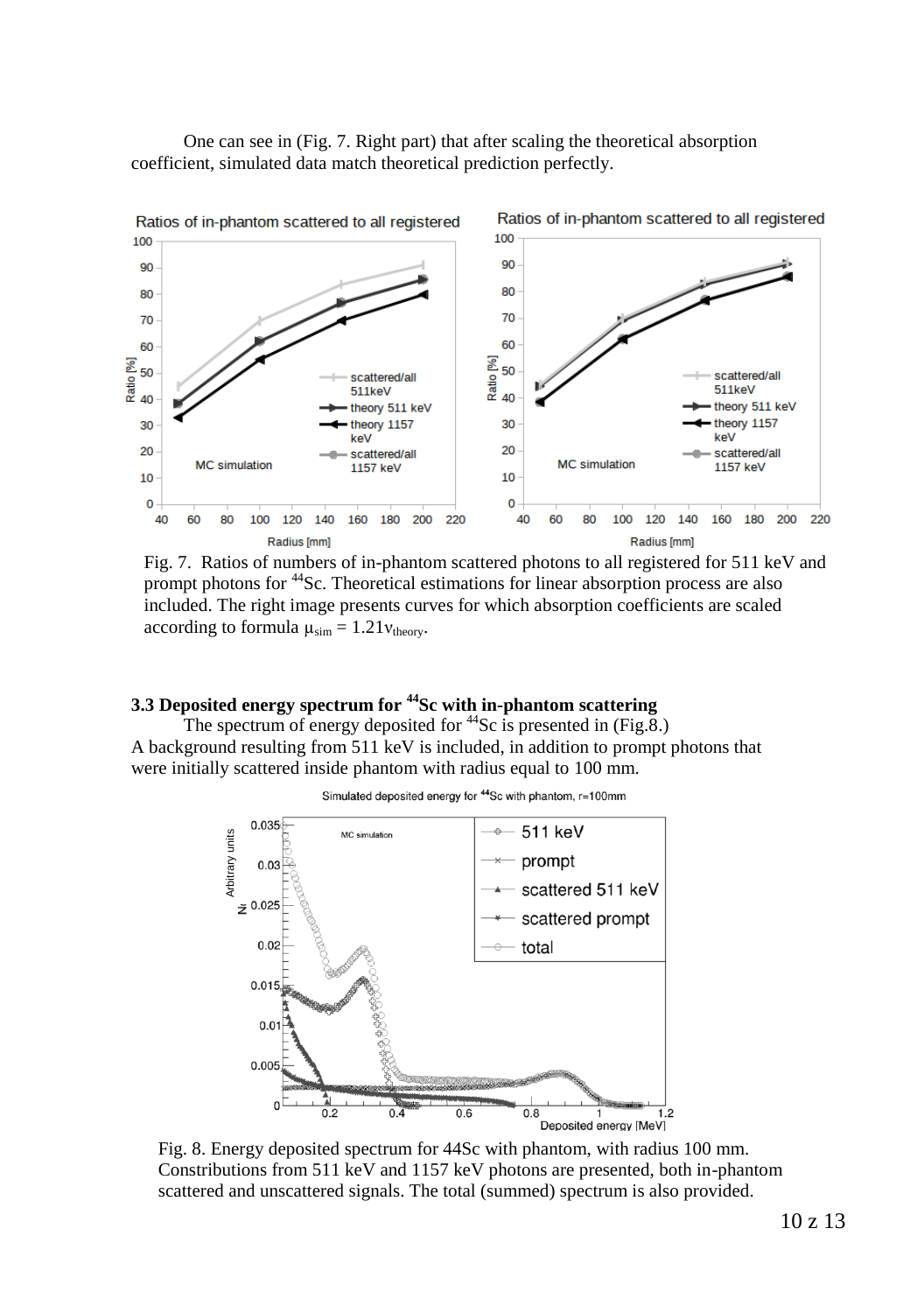Simulated deposited energy spectra for phantoms with radius of 50 mm, 150 mm and 200 mm look very similar. One can see from (Fig. 8.) that the background from scattered 511 keV can be removed by applying a single selection and disregarding signals with deposited energy lower than 200 keV. In contrary, the contribution from inphantom scattered prompt photons cannot be removed in such way. However, one can safely assume that above approximately 750 keV all signals come from non-scattered prompt photons. Therefore, threshold should be located somewhere between 200 keV and 750 keV as it is presented in (Fig. 9.).



#### Simulated deposited energy for <sup>44</sup>Sc with phantom, r=100mm

Fig. 9. Energy deposited spectrum for 44Sc with phantom, with radius 100 mm. Example value of threshold energy is denoted by the vertical line. The interesting

#### **3.4 Optimal threshold value**

To estimate the optimal deposited energy value for threshold, plots of efficiency, purity and ROC curves are plotted, similarly to section 3.1. They are presented in (Fig. 10.) and (Fig. 11.). The plots presented in (Fig. 10.) and (Fig. 11.) differ from plots presented in section 3.1 for  $44$ Sc, because they include background from prompt photons scattered in the phantom (background from in-phantom scattered 511 keV photons is removed by selecting only signals with deposited energy value greater than 200 keV). One of the possible criteria for electing the best classification is to choose the threshold value corresponding to the cross-section of ROC curves for prompt and 511 keV photons. The value of deposited energy threshold for that point is about 325 keV and corresponds to the intersection of efficiency curves in (Fig. 10.).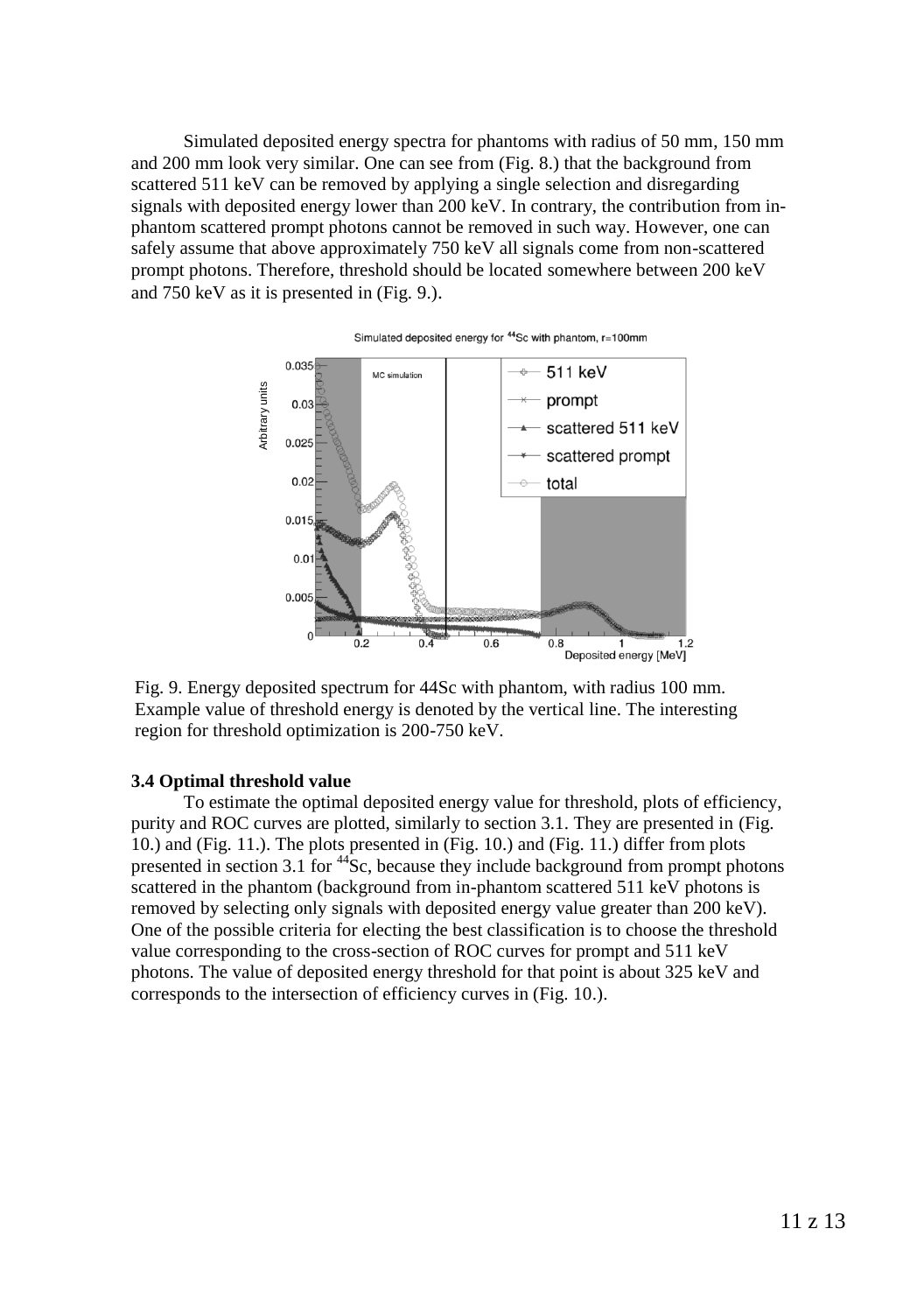

Fig. 10. Efficiency and purity for <sup>44</sup>Sc with a water phantom with radius of 100 mm.



Other criteria, is to treat signals from 511 keV photons as the main source of the information, while signals caused by prompt photons as an additional one. It corresponds to maximizing efficiency for 511 keV photons, and thus choosing for instance the threshold value around 375 keV, for which purity and efficiency curves of 1157 keV photons intersect.

#### **4. Conclusions**

Results of the study confirm that  $^{44}$ Sc isotope is a good candidate for the 2+1 photon tomography. It is possible to efficiently distinguish between 511 keV and highenergetic 1157 keV photons based only on the spectrum of deposited energy in plastic scintillation strips, with deposited energy threshold set to ca. 375 keV. It enables to